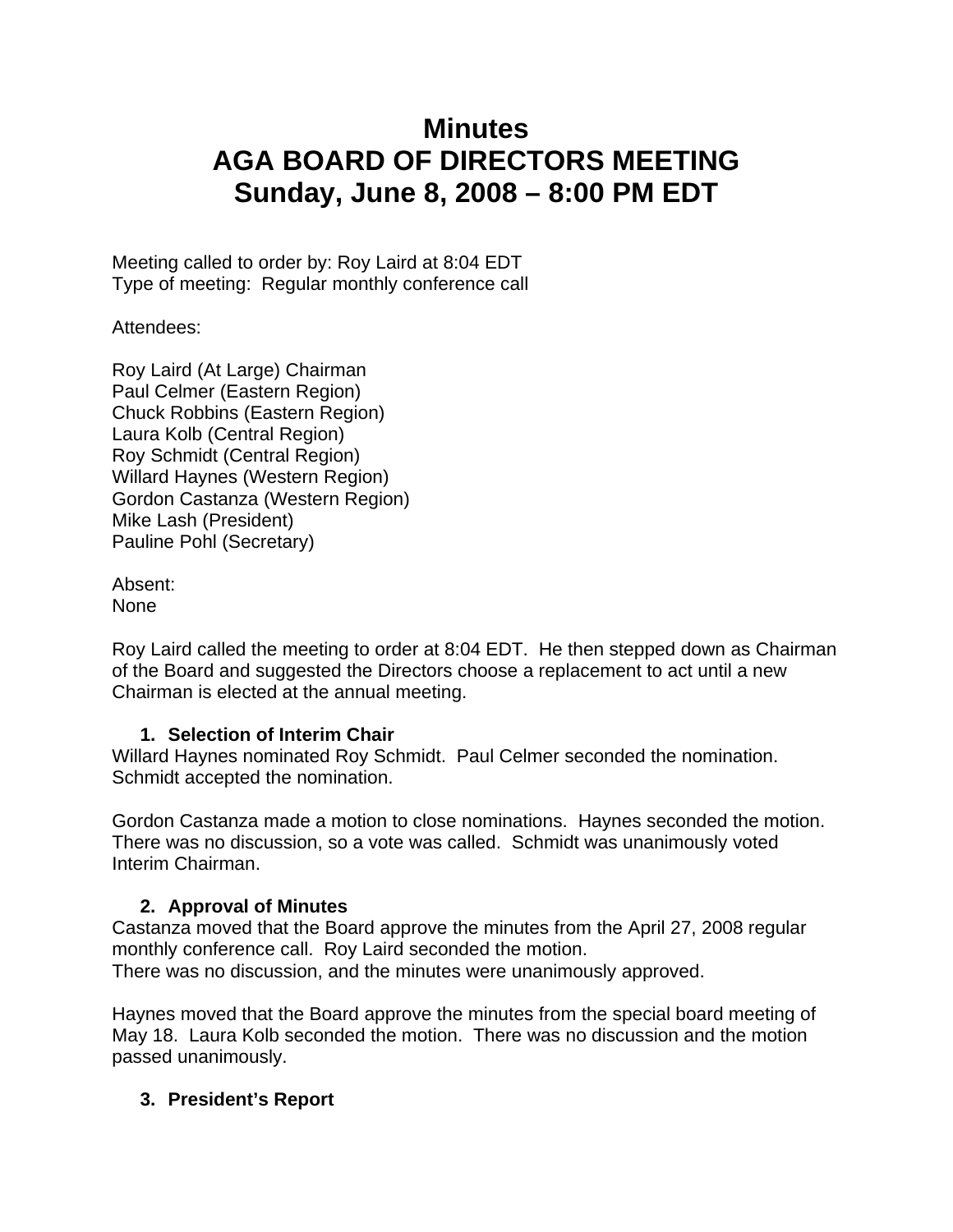Mike Lash presented his monthly report.

## **a) Tournaments**

## United States Youth Go Championship (USYGC)

Lash reported that the finals of the USYGC were held in New Jersey over Memorial Day weekend. Eight players competed in each of the two divisions, and two champions were named. They will travel to China in July for the World Youth Go Championships.

The tournament ran smoothly due to the combined efforts of Paul Matthews, Nicole Castanza, and Paul Barchilon.

## World Mind Sports Games (WMSG)

**Michael Redmond-** Lash had proposed between Board meetings that the Board waive the physical residency requirement for international representation in order to invite Michael Redmond to represent the U.S. in the WMSGs this fall in China. There was discussion and a vote via e-mail. The Board approved Lash's request to invite Redmond. Lash invited Redmond and he has accepted. Lash asked the Board to reaffirm their votes on the record at this Board meeting. Laird made a motion to affirm the decision. Haynes seconded the motion. Schmidt asked the directors to reaffirm their decision to invited Michael Redmond to represent the U.S. in the WMSGs. The vote was five in favor and two opposed (Castanza and Robbins) and the motion passed by majority vote.

**Pair Qualifier-** Allan Abramson ran an internet pair go qualifier event to choose the U.S. pair go team. That team will compete against the Canadian team and the winning pair will get paid airfare to the WMSGs. Both pairs will play in the WMSG.

**Players' Deadline**- The deadline for players to earn points and register interest in playing on the U.S. team was June 1. The men's slots were filled, but one vacancy remained for the women. The deadline was therefore extended by one week, and the women's slots are now filled, so we have a complete WMSG team. The WMSG organizers have reported that substitutes will be considered on a case by case basis if someone needs to drop out for any reason. The team coach will be Feng Yun. The AGA will pay her expenses and she will be coaching all of the U.S. players. Allan Abramson and Chris Kirschner will travel as AGA officials.

**Fundraising**- So far, \$14,900 has been donated to support the U.S. team. The AGA will provide uniforms for the players and will match the donated funds raised. Each player will get about \$1400 for all expenses and the player will cover anything beyond that, with a possible \$200 additional payment if they are flying from an area that costs more.

## **b) CGA-AGA Reciprocity Agreement**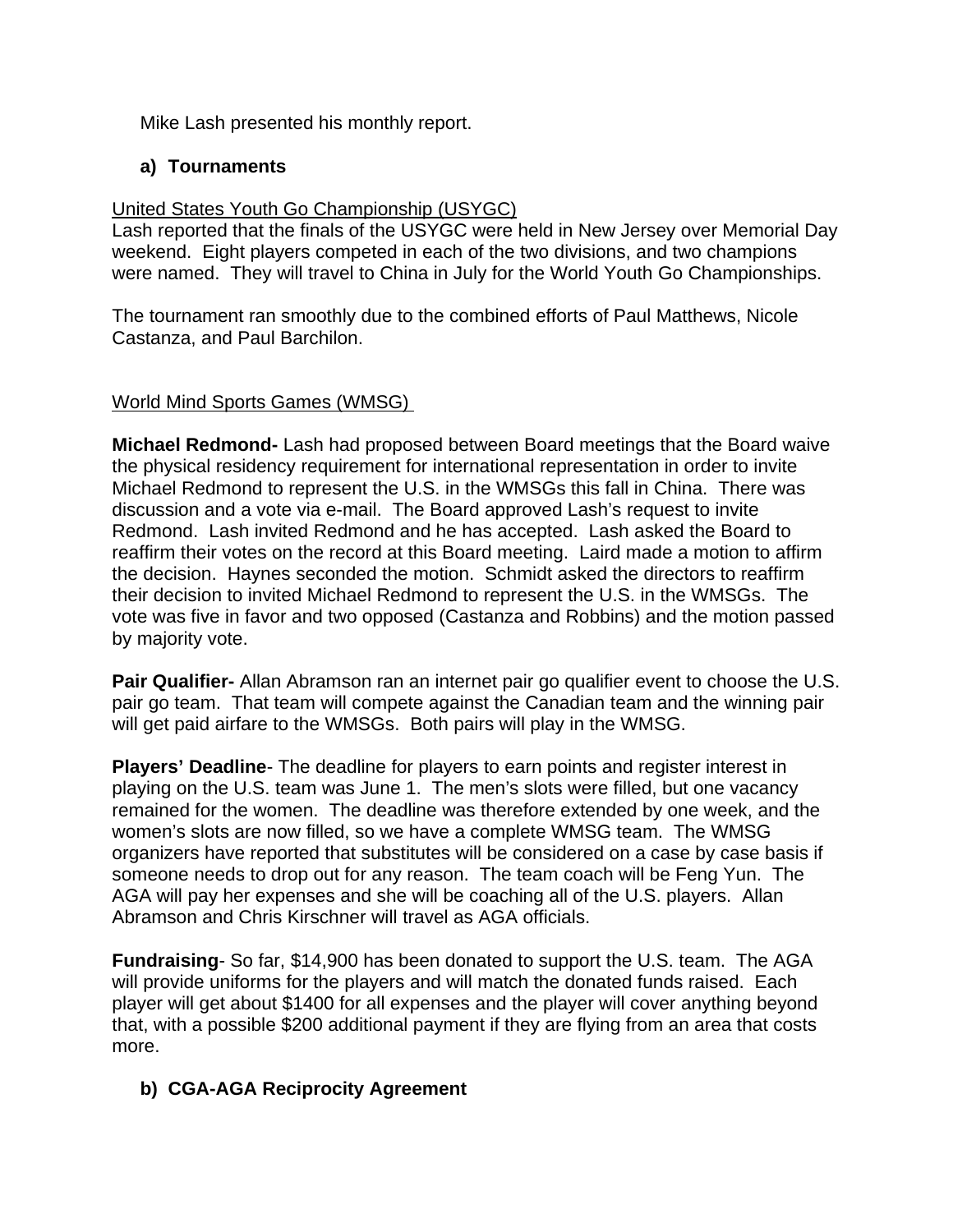The Board approved a modified version of the plan and it has been adopted by the Canadian Go Association. It will be posted on the website soon.

# **c) AGA 2009 Budget**

At the last Board meeting, Lash asked the Board to provisionally approve the FY09 budget. The main reason for putting off the formal approval was the lack of good numbers on this year's Yearbook budget. The expenses came in and the budget is not complete. The Yearbook was substantially over budget due to higher volume and printing expenses.

Roy Laird moved to approve the budget. Haynes seconded the motion. The budget was unanimously approved.

## **d) Website**

Lash reported that 90% of the content has been moved to the new website. The new website should be operational in July, including an e-commerce section.

## **e) Elections**

Lash reported that nominations had been received for candidates in the Eastern Region (Chuck Robbins), the Western region (Andy Okun and Gordon Castanza), and the At-Large position (Daniel Short and Roy Laird). None has been received yet for the Central Region, but Roy Schmidt said he may run again.

# **f) Fujitsu Fallout Part I**

Six Chapters have confirmed that they are in favor of the petition to remove Roy Laird as a Board member. Lash said that he will proceed according to the By-Laws and get the Chapters to vote.

# **g) Fujitsu Fallout Part II**

Lash presented to the Board options on what to do about the fact that the rules on international representation were violated and Ming jiu Jiang will represent the U.S. three times this year instead of the maximum of two times allowed under the AGA rules. There was discussion, and the Board adopted Lash's recommendation that no new action be taken and the facts be left to stand as they are. Additional measures to redress the imbalance were more likely to cause more problems and disharmony. The best course of action was determined to be to allow the results to stand and allow Ming jiu to proceed with tournaments in 2009 with a clean slate.

# **4. IGF Director's Report**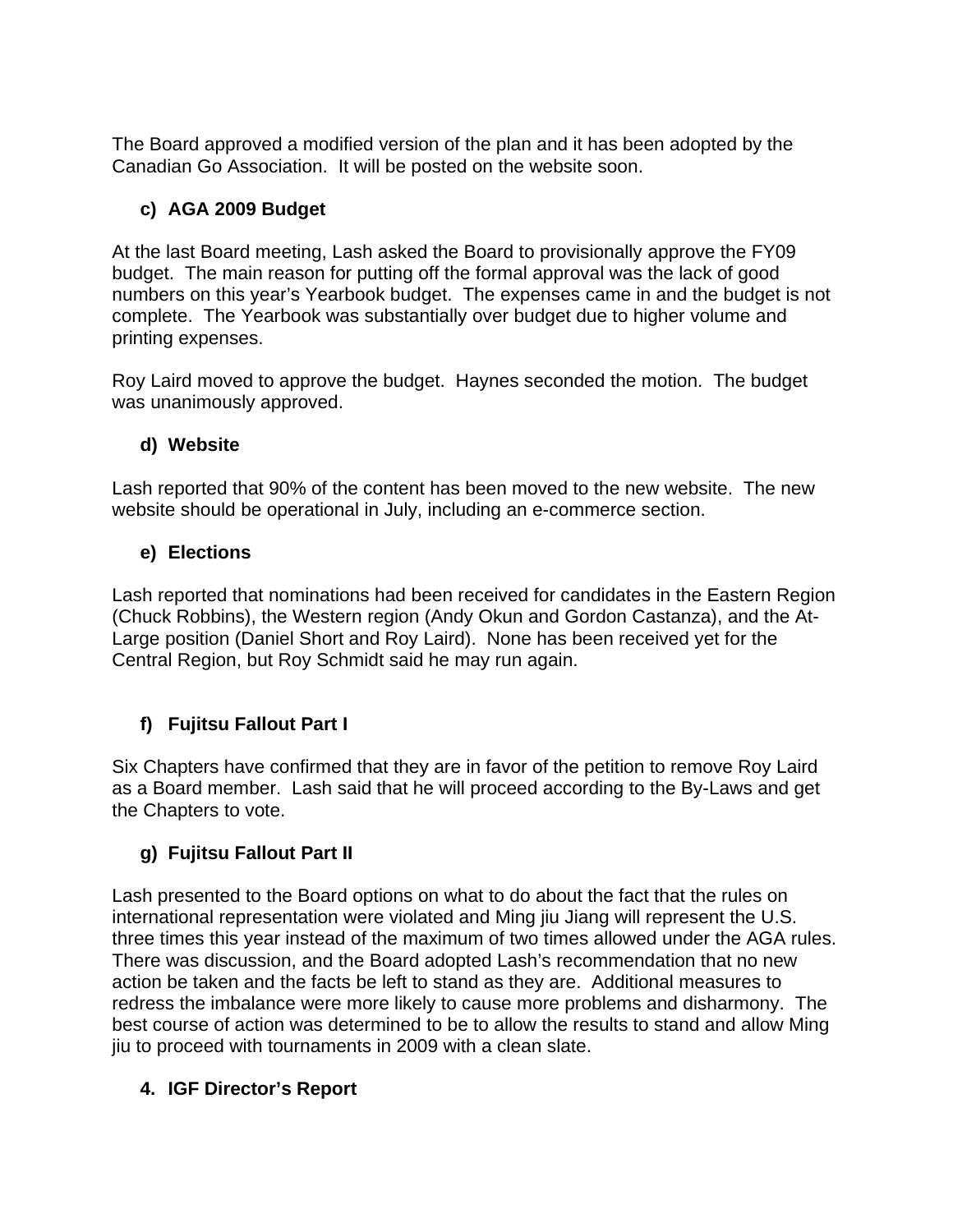Thomas Hsiang joined the Board meeting to report on his recent meetings at the International Go Federation. He reported that the World Amateur Go Championships was funded this year by the Nihon Kiin rather than by corporate sponsors. Japan Airlines was the major sponsor before, but had to stop because of financial difficulties. Next year will be the  $30<sup>th</sup>$  anniversary of the event and the location has been selected and sponsors have been lined up. After that, IGF intends to set up a procedure by which other countries can bid to become host of the event.

In addition to WAGC, the international amateur tournament scene this year includes a new World Businessmen Baduk Forum to be held in September, the details of which are available in the e-Journal and the Korean Prime Minister Cup, which will be held in November.

Hsiang further reported that the preparation for the WMSG is well under way. The technical details have been shared with the AGA's Working Group on WMSG. The next step in the Olympic movement for Go will be to seek recognition of IGF by the International Olympic Committee. As part of this procedure, IGF has approved an antidoping policy which will be implemented beginning in 2009. Hsiang briefly commented on the Rules and Regulations that will used for the WMSG, the details of which will be available on the IGF website.

The IGF has changed its Statutes to allow institutional members (Pair Go Association, Ing Foundation, etc.) in addition to national organizations. The new Statutes were passed in this year's IGF General Meeting.

The World Pair Go Association is slated to inaugurate in 2009, on the occasion of the 20<sup>th</sup> International Pair Go Championship.

At the conclusion of his report, Hsiang asked the Board to consider three recommendations:

- 1) He proposed that the AGA lead an effort to recognize Mr. and Mrs. Taki in 2009 for the 20<sup>th</sup> anniversary of the Japan Pair Go Association. He would like to use the AGA name to approach other organizations to seek sponsorship. He would like to make two plaques or something similar to recognize their contributions.
- 2) Hsiang urges the AGA to form a position of Vice President for International Affairs. He thinks the person in the position needs to have the full authority of the AGA to back up his/her actions, as well as a direct link with the Board to discuss and share policy matters.
- 3) He strongly recommends that the AGA guest official rules be changed so that it is not a figurehead role. The guest official needs to be able to conduct official business for AGA and the trips should not be used as a perk only.